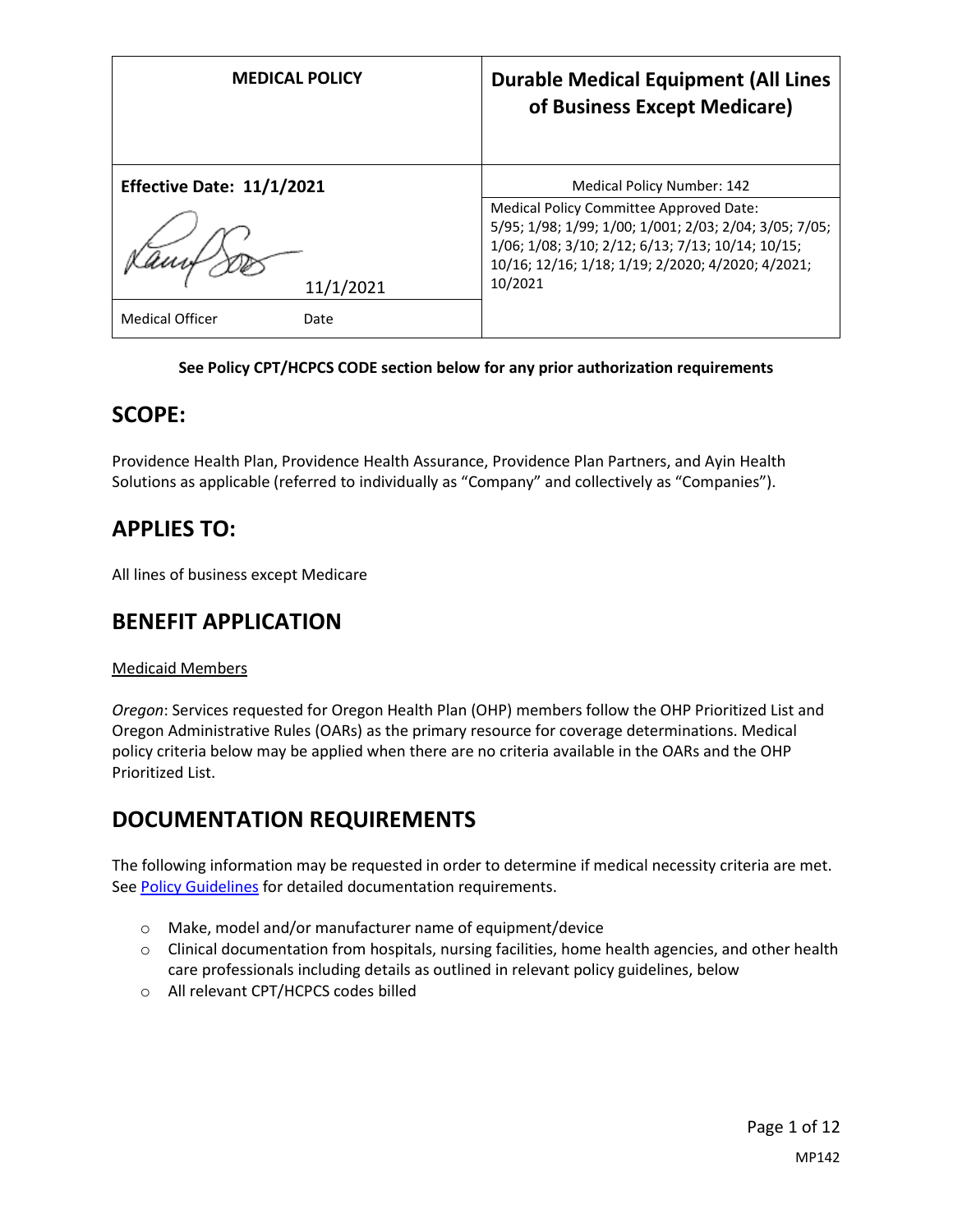| <b>MEDICAL POLICY</b>            | <b>Durable Medical Equipment (All Lines</b><br>of Business Except Medicare)                                                                                                                                            |
|----------------------------------|------------------------------------------------------------------------------------------------------------------------------------------------------------------------------------------------------------------------|
| <b>Effective Date: 11/1/2021</b> | <b>Medical Policy Number: 142</b>                                                                                                                                                                                      |
| 11/1/2021                        | Medical Policy Committee Approved Date:<br>5/95; 1/98; 1/99; 1/00; 1/001; 2/03; 2/04; 3/05; 7/05;<br>1/06; 1/08; 3/10; 2/12; 6/13; 7/13; 10/14; 10/15;<br>10/16; 12/16; 1/18; 1/19; 2/2020; 4/2020; 4/2021;<br>10/2021 |
| <b>Medical Officer</b><br>Date   |                                                                                                                                                                                                                        |

## **POLICY CRITERIA**

This policy is based on the Centers of Medicare and Medicaid Services (CMS) National Coverage Determination (NCD) [280.1,](https://www.cms.gov/medicare-coverage-database/details/ncd-details.aspx?NCDId=190)<sup>1</sup> Title: Durable Medical Equipment Reference List, effective 05/05/2005, and Medicare Benefit Policy Manual. Chapter 15 – Covered Medical and Other Health Services. 110.1 Definition of Durable Medical Equipment (Rev. 228, 10-13-16).<sup>1,2</sup>

- I. Durable Medical Equipment (DME) may be considered **medically necessary and covered**  when all of the following criteria below are met:
	- A. The equipment must be medically necessary for the treatment of a covered illness or injury or to improve the functioning of a malformed, diseased, or injured body part or reduce further deterioration of the patients physical condition; **and**
	- B. The equipment is used in the patients home; **and**
	- C. The equipment is used primarily and customarily to serve a medical purpose, rather than primarily for transportation, comfort or convenience; **and**
	- D. The equipment provides the medically appropriate level of performance and quality for the medical condition present, that is, non-luxury and not deluxe; **and**
	- E. DME for patients in facilities that provide ordinary medical equipment is excluded; **and**
	- F. DME benefit is limited to either the total rental cost or the purchase price, whichever is less.

Examples of COVERED DME: (not all inclusive)

- 1. Alternating pressure pad/mattress,
- 2. Bed pans
- 3. Blood glucose monitor
- 4. Cane
- 5. Commode
- 6. Continuous motion device (Medicare Only)
- 7. Continuous positive pressure airway device
- 8. Crutches
- 9. Face masks (oxygen)
- 10. Gel flotation pad
- 11. Heat Lamp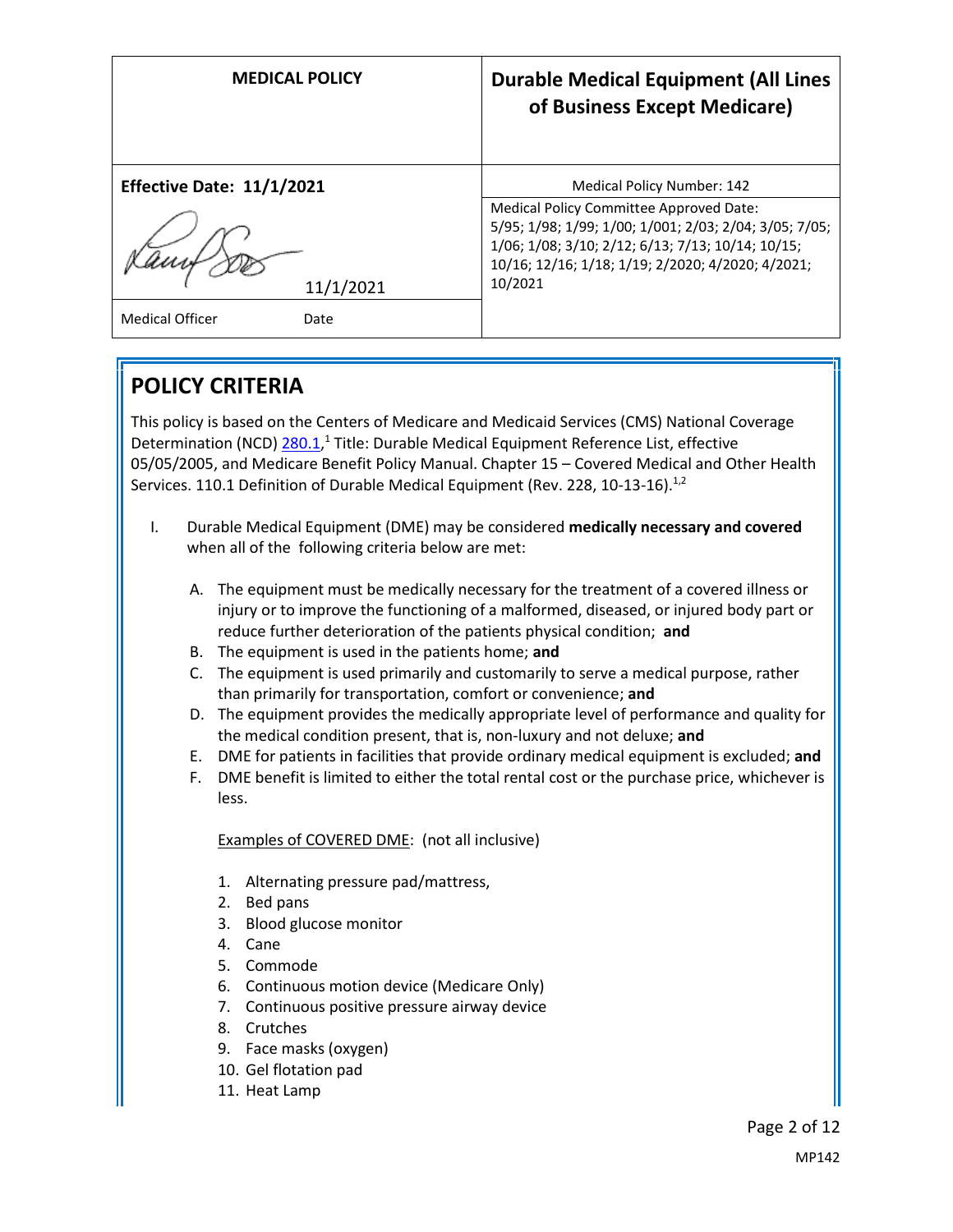- 12. Heating pad
- 13. Infusion pump
- 14. Intermittent positive pressure breathing machines
- 15. IPPM machine
- 16. Lymphedema pump
- 17. Mattress (if hospital bed covered)
- 18. Muscle stimulator (for specific conditions)
- 19. Nebulizer
- 20. Oxygen humidifiers (if oxygen prescribed)
- 21. Oxygen mask
- 22. Oxygen regulator
- 23. Percussor
- 24. Postural drainage boards (if chronic pulmonary condition)
- 25. Quad canes (if MAE met)
- 26. Rolling chairs (if MAE met)
- 27. Safety roller (if MAE met)
- 28. Seat lift mechanism of seat lift chair
- 29. Sitz bath
- 30. Speech generating devices
- 31. Suction machine
- 32. Syringes
- 33. Traction
- 34. Trapeze bars
- 35. Ultraviolet cabinet
- 36. Urinal
- 37. Vaporizer
- 38. Ventilator
- 39. Walker
- 40. Wheelchair
- 41. Whirlpool bath equipment
- II. Supplies and Accessories which are necessary for the effective use of durable medical equipment, may be considered **medically necessary and covered.** Examples include but are not limited to:
	- A. Drugs/biologics such as Albuterol for nebulizer therapy,
	- B. Chemstrips and lancets
	- C. Oxygen for regulator and portable gas systems
- III. Durable Medical Equipment (DME) is considered **not medically necessary and not covered**  if:
	- A. The equipment does not serve a medical purpose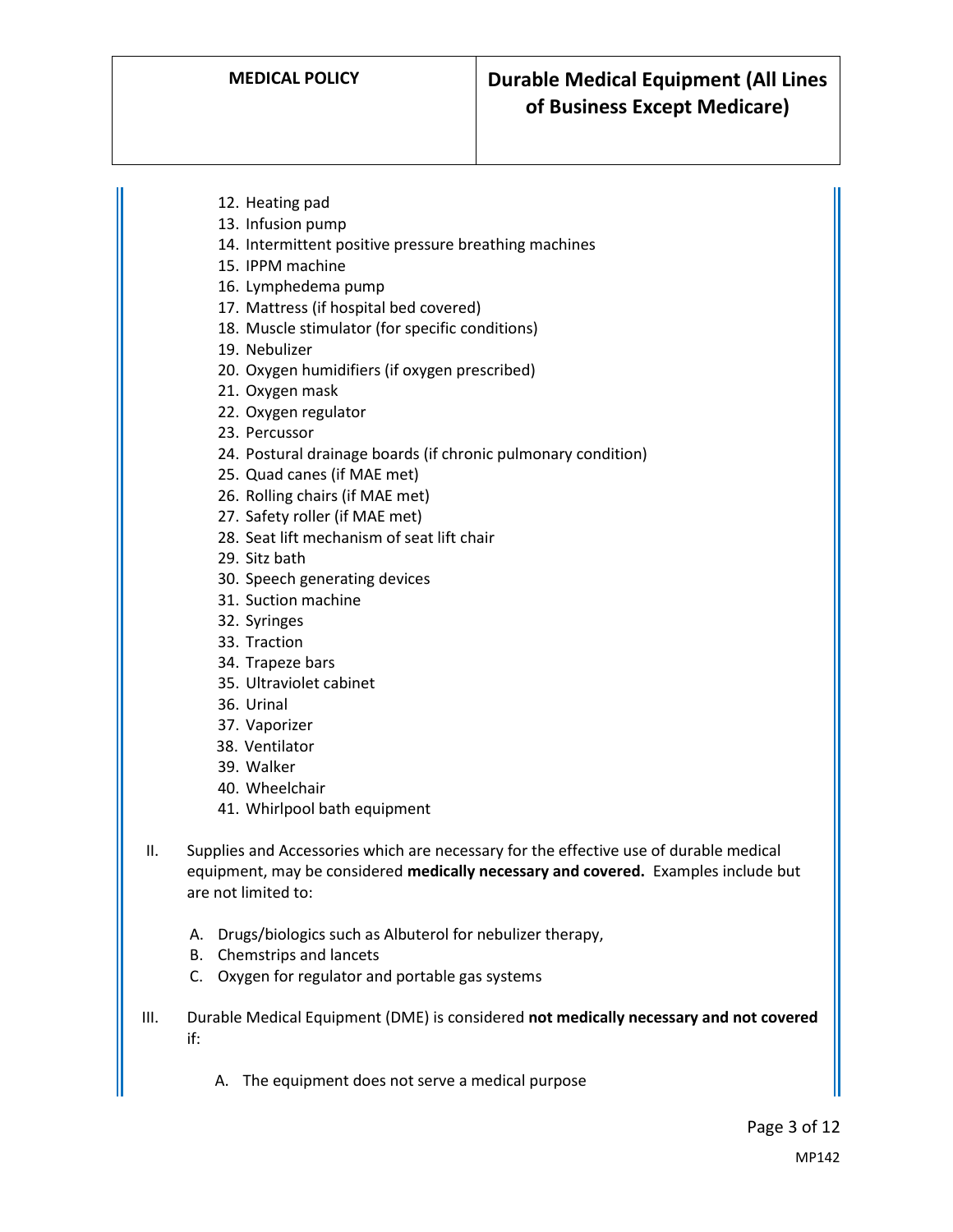- B. The equipment is duplicative
- C. The equipment serves comfort or convenience functions or is primarily for the convenience of a person caring for the patient
- D. The equipment is for first aid or other precautionary-type equipment
- E. The equipment is a self-help device or training equipment for the environmental setting
- F. The equipment exceeds the appropriate level of performance (luxury or deluxe)
- G. The equipment exceeds the total rent cost or purchase price, whichever is less

Examples of NON-COVERED DME: (not all inclusive)

- 1. Ace bandages
- 2. Air cleaners
- 3. Air conditioners
- 4. Baby scales
- 5. Bags
- 6. Bathroom equipment (shower bench, raised toilet seat, tub lifts, etc.)
- 7. Bed baths
- 8. Bed lifters
- 9. Bed boards
- 10. Beds lounges (power or manual)
- 11. Beds Oscillating
- 12. Bed wetting prevention devices
- 13. Bladder stimulators (pacemakers)
- 14. Blood glucose analyzers (reflectance colorimeter)
- 15. Bracelets (Medical alert)
- 16. Car seats
- 17. Carafes
- 18. Catheters [nonreusable disposable supply (§1861(n) of the Act). (See The Medicare Claims Processing Manual, Chapter 20, DMEPOS).]
- 19. Cradles
- 20. Dehumidifiers
- 21. Diathermy machines (standard or pulsed)
- 22. Disposable sheets or bags
- 23. Elastic stockings (TED hose, surgical stockings; see Compression Hose Stocking medical policies for criteria regarding compression hose)
- 24. Electric air cleaner
- 25. Electrostatic machines
- 26. Elevators
- 27. Emesis basins
- 28. Environmental control devices or that enhance the environmental setting (ergonomic chairs, desks, etc.)
- 29. Esophageal dilators
- 30. Exercise equipment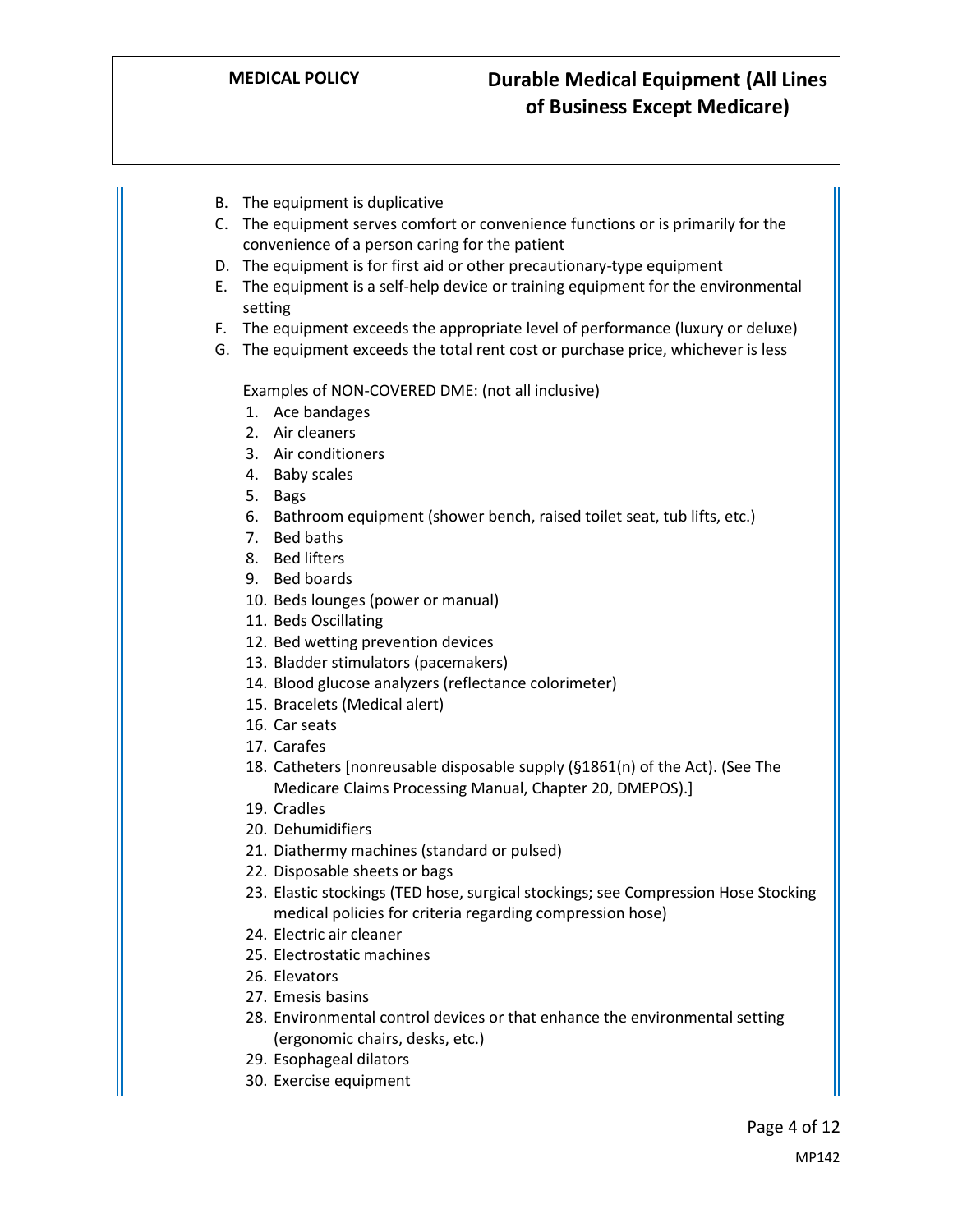- 31. Fabric supports
- 32. Face masks, surgical
- 33. Feminine hygiene products
- 34. Generators
- 35. Hand controls for vehicles
- 36. Heat and massage foam cushions
- 37. Heating and cooling plants
- 38. Hose, support
- 39. Hot tubs and spas
- 40. Humidifier
- 41. Identification tags
- 42. Incontinence pads
- 43. Irrigating kits
- 44. Jacuzzis
- 45. Leotards
- 46. Low vision aids
- 47. Massage chair or devices
- 48. Mobility monitors
- 49. Oscillating Beds
- 50. Over-bed table
- 51. Paraffin bath units
- 52. Parallel bars
- 53. Physical fitness equipment
- 54. Portable room heaters
- 55. Portable whirlpool pumps
- 56. Posture chair
- 57. Preset portable oxygen units
- 58. Raised toilet seat
- 59. Ramps
- 60. Restraints
- 61. Safety grab bars
- 62. Sauna bath
- 63. Sheets
- 64. Spare oxygen tanks
- 65. Speech teaching machine
- 66. Standing tables
- 67. Strollers
- 68. Telephone alert system
- 69. Telephone arm
- 70. Thermometers
- 71. Toilet Seats
- 72. Training equipment (Braille texts)
- 73. Vans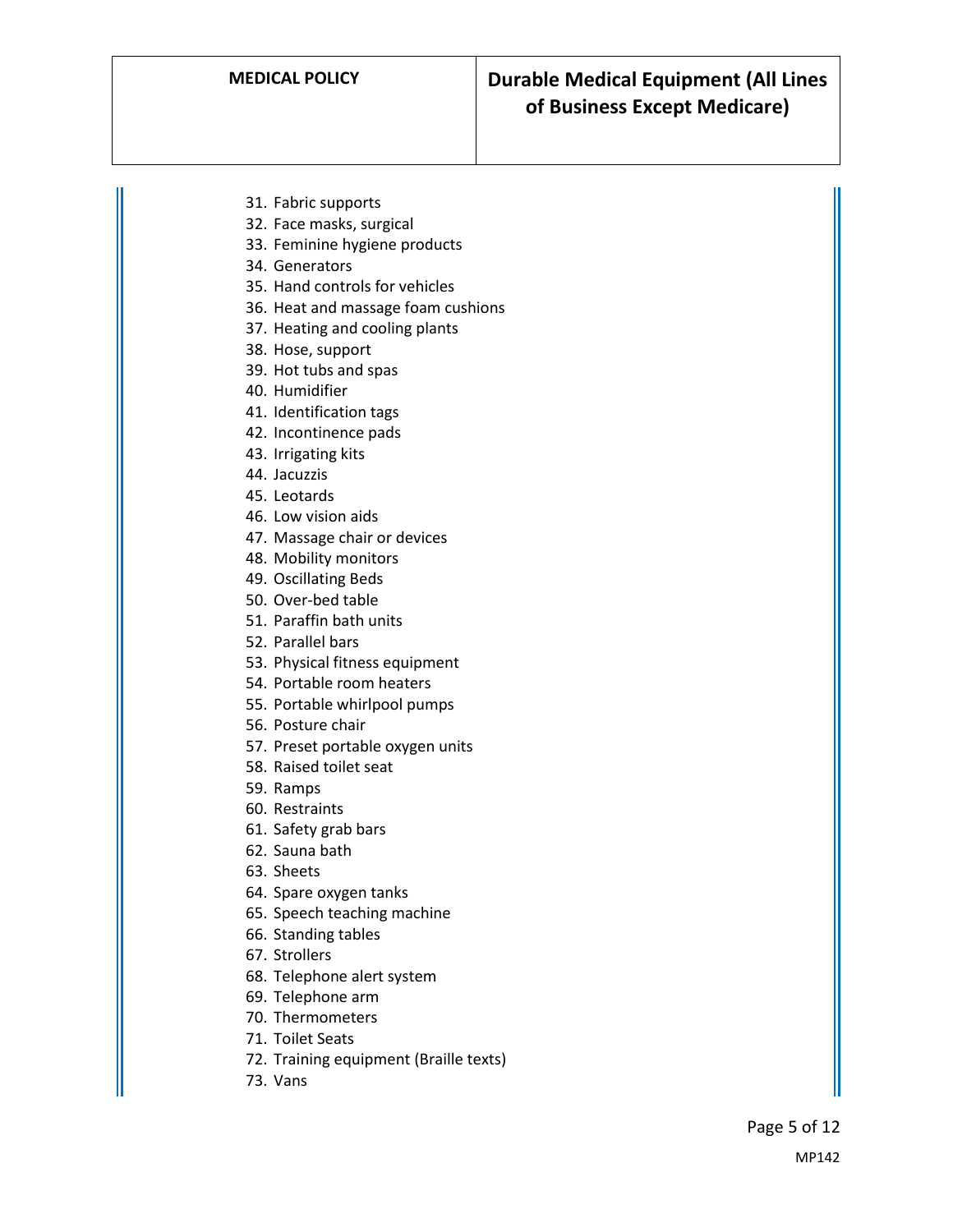- 74. Washcloths
- 75. Whirlpool pumps
- <span id="page-5-0"></span>76. White cane
- IV. Durable Medical Equipment (DME) that serves as back up equipment or is duplicative is considered **not medically necessary and not covered.**

### **POLICY GUIDELINES**

#### Documentation Required for Review

While the following information is not required with every claim submission, all or part of it may be requested for auditing purposes. Documentation should include medical records and/or chart notes to support the medical need for the item in question. Other documentation for durable medical equipment, prosthetics, orthotics, and supplies (DMEPOS) includes, but may not be limited to, the following: $3-5$ 

- All requests:
	- o Make, model and/or manufacturer name of equipment/device;
	- o Indication of whether request is for *initial provision* of item or if request is for the *replacement* of an item;
	- $\circ$  For items noted to be "custom" or "custom made," documentation must include how the item is uniquely constructed or substantially modified for a specific individual according to a physician's description and orders (i.e., what makes the item a one-of-a-kind item).
		- This does not apply to custom-*fitted* items, only to custom *fabricated* items. In addition, the use of customized *options or accessories* or custom fitting of *certain parts* does **not** result in equipment being considered "customized."(3)
- Initial Provision of an item/equipment:
	- o Written and signed order or prescription (also referred to as Standard Written Order, or SWO) or certificate of medical necessity (CMN) from the treating provider;
	- o Medical records and chart notes relevant to the item or equipment requested, which should include **at least all of** these elements:
		- Diagnosis, medical history, including duration and prognosis of condition, clinical course of the condition (worsening or improving), other attempted interventions with associated outcomes, nature and extent of functional limitations (especially impact to activities of daily living or ADLs, whether or not the individual has used the item before or if the member has received instruction on proper use.
	- $\circ$  Documentation as appropriate for the specific item or equipment under review to support all of the following (this list may not be all-inclusive):
		- Quantity(ies) ordered, frequency of use, and duration of use or length of need.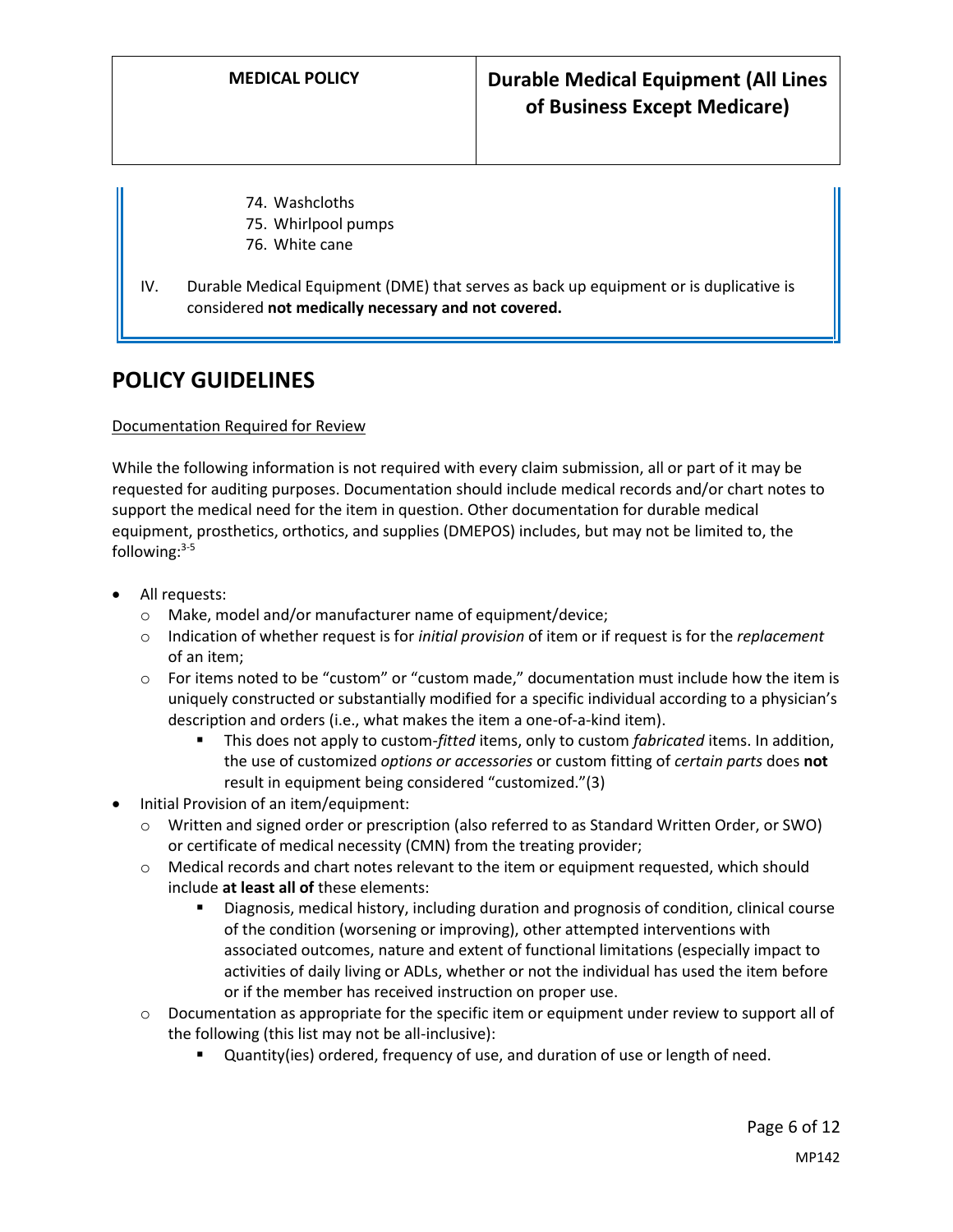- Replacement Requests: Documentation in the medical records and/or chart notes must support the *continued* medical need for the item in question, as well as the reasonable and necessary nature of the replacement request.
	- Replacement due to Irreparable *Damage*: Verification of how the equipment was damaged (i.e., description of incident which caused the damage) and a physician's order and/or new Certificate of Medical Necessity (CMN) to confirm the continued medical necessity of the item.
	- o Replacement due to Irreparable *Wear*: Documentation that a comprehensive repair evaluation has been conducted which documents specifically what is wrong with the equipment down to the part level. This should also include, when applicable, evidence to demonstrate the items requested are necessary to restore the equipment to a serviceable condition. A physician's order and/or new CMN is also needed to confirm the continued medical necessity of the item. (Note, if a replacement is requested due to irreparable wear of an *accessory*, but the replacement accessory is no longer available and cannot be substituted with another available item, a current detailed written physician's order with an explanation of why the item must be replaced is needed [items which require a CMN may use a current CMN if a sufficient narrative description is included]).
	- $\circ$  Replacement due to Change in the Medical Condition: Documentation detailing what has changed for the member, specifically why the existing equipment is inadequate, and physician's order and/or new CMN to confirm the continued medical necessity of the item.
	- $\circ$  Repair: A repair evaluation is needed and documentation must demonstrate the item/part requested is medically or reasonably necessary to restore the equipment to a serviceable condition. There must also be an attestation that the item or part is not covered under manufacturer warranty.
		- **Note: Parts that are not reasonable or medically necessary to make a piece of** equipment serviceable should **not** be included with the estimate for the replacement or repair request (e.g., parts used for patient convenience or those which only have aesthetic value do not make the primary DME item serviceable and should not be included in an estimate).
	- $\circ$  Lost DME: Written explanation regarding the circumstances of the loss.
	- $\circ$  Stolen DME: A police report should be provided.

Note: Clinical documentation may include records from hospitals, nursing facilities, home health agencies, and other health care professionals.

#### Same or Similar Equipment

Although an item may be classified as durable medical equipment, it may not be covered in every instance. Coverage in a particular case, such as same or similar equipment is subject to the requirement that the equipment be necessary and reasonable.

Reasonableness of equipment; even though an item of durable medical equipment may serve a useful medical purpose the intermediary will also want to consider to what extent, if any, it would be reasonable to cover the item prescribed. The following considerations will enter into the intermediary's determination of reasonableness;

> Page 7 of 12 MP142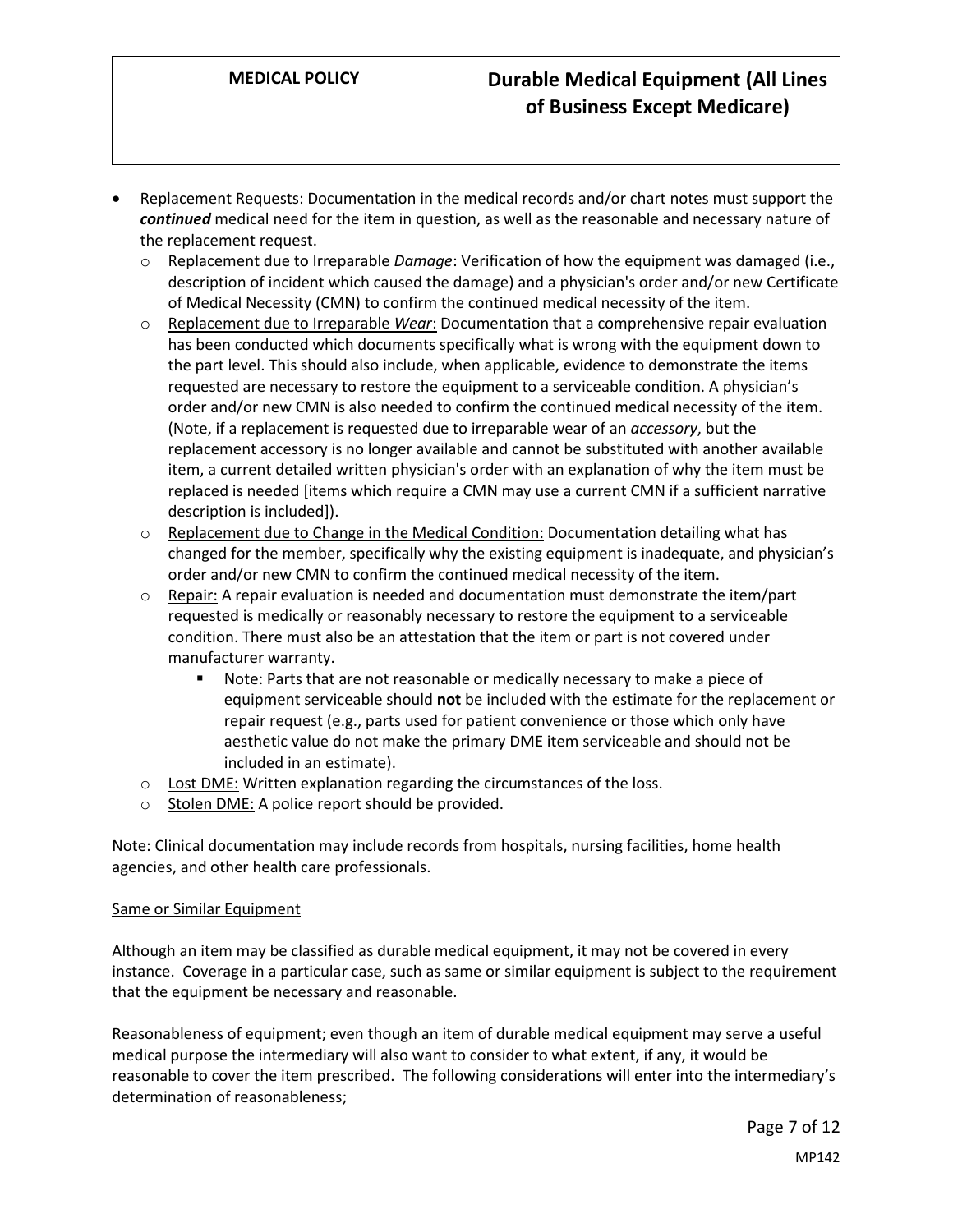- 1. Would the expense of the item be clearly disproportionate to the therapeutic benefits which could ordinarily be derived from use of the equipment?
- 2. Is the item substantially more costly than a medically appropriate and realistically feasible alternative of care?
- 3. Does the item service essentially the same purpose as equipment already available to the patient?

Same or similar equipment rules may not apply to situations where a new device with additional technological features becomes available. The DMERC must evaluate whether the new feature(s) meets the patient's medical need that is not met by the patients' current equipment. If the new feature or device meets a current medical need that is not met by the current equipment because the appropriate technology was not available at the time the patient purchased the item, even if there has been no change in the patient's condition, the 5-year useful lifetime rules do not apply, the new item may be provided. However, if the new item is meeting the same medical need as the old item, but in a more efficient manner or is more convenient, and there is no change in the patient's condition, the new item is *NOT* covered.

#### Repairs, Maintenance, Replacement:

 To repair means to fix or mend and to put the equipment back in good condition after damage or wear. Repairs to equipment which a patient owns are covered when necessary to make the equipment serviceable. If the expense for repairs exceeds the estimated expense of purchasing or renting another item of equipment for the remaining period of medical need, no payment can be made for the amount of the excess. Repairs and maintenance of rental or rent to purchase equipment is the responsibility of the durable medical equipment provider and are not covered by the Plan. This includes items in the frequent and substantial servicing, oxygen equipment, capped rental and inexpensive or routinely purchased payment categories which are being rented.

Repair charges may include the cost of a loaner.

A new certificate of medical necessity and/or physician's order is not needed for repairs.

Maintenance; routine periodic servicing, such as testing, cleaning, regulation, and checking of the patient's equipment are *not* covered. Such routine maintenance is generally expected to be done by the owner rather than by a retailer or some other person who would charge the patient. Normally, purchasers of durable medical equipment are given operating manuals which describe the type of servicing an owner may perform to properly maintain the equipment. Thus, hiring a third party to do such work would be for the convenience of the patient and would *not* be covered. However, more extensive maintenance, which, based on the manufactures recommendation, is to be performed by authorized technicians, would be covered as repairs. Example; breaking down of sealed components and performing tests which require specialized testing equipment not available to the patient.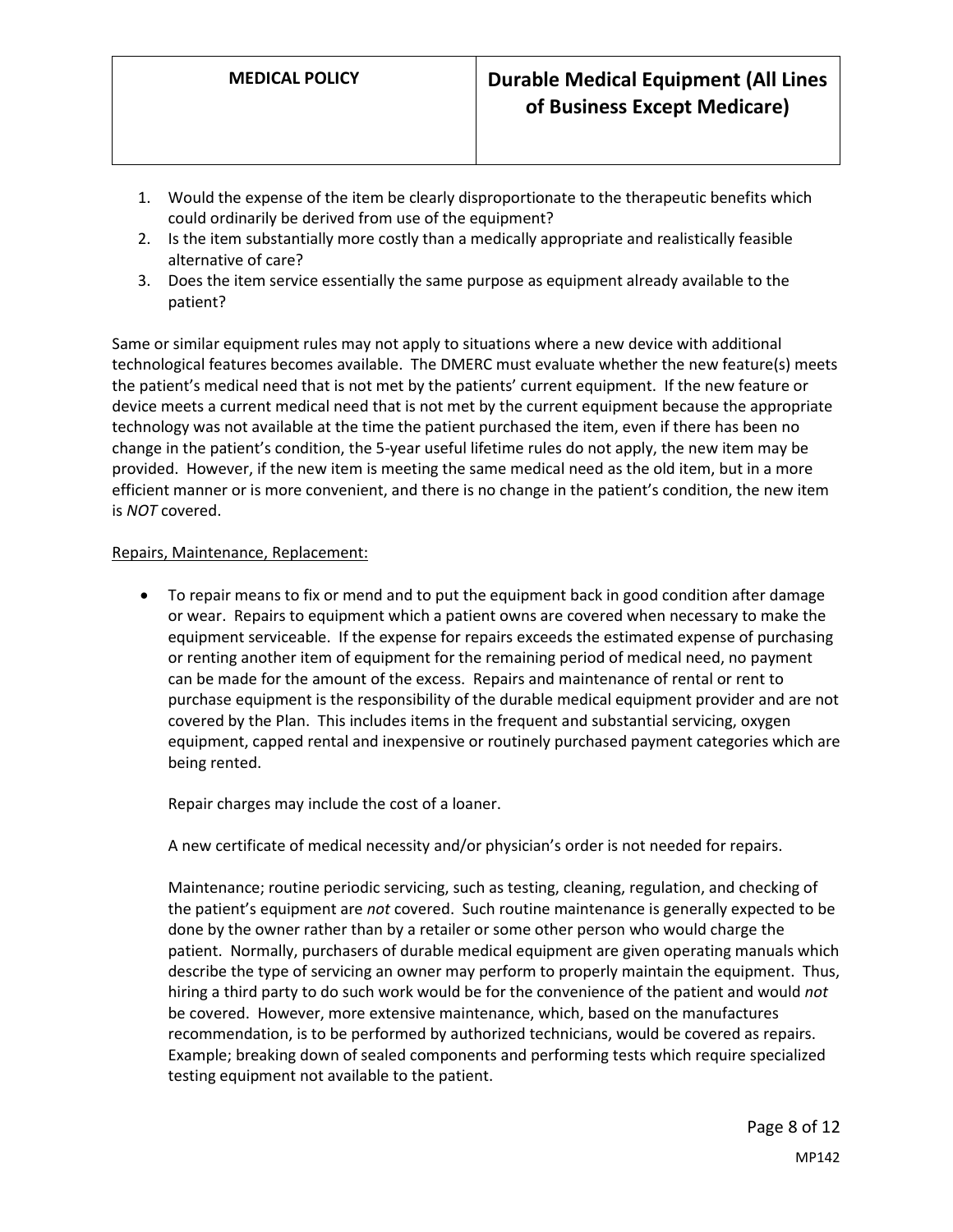Maintenance of purchased items that require frequent and substantial servicing or oxygen equipment is *not* covered. Maintenance of rented equipment is *not* covered.

A new certificate of medical necessity and/or physician's order is not needed for covered maintenance.

 Replacement refers to the provision of an identical or nearly identical item. Equipment which the patient owns or is a capped rental item may be replaced in cases of irreparable wear and when required because of a change in the patient's condition, loss or irreparable damage.

Irreparable wear refers to deterioration sustained from day to day usage over time and a specific event cannot be identified. Replacement of equipment due to irreparable wear takes into consideration the reasonable useful lifetime of the equipment.

The reasonable useful lifetime of durable medical equipment cannot be less than 5 years. Computation of the useful lifetime is based on when the equipment is delivered to the patient, not the age of the equipment. Replacement due to wear is not covered during the reasonable useful lifetime of the equipment. During the reasonable useful lifetime, repair up to the cost of replacement (but not actual replacement) is covered.

Replacement may be covered when there is a change in the patient's condition with a new physician order.

Irreparable damage refers to a specific accident or to a natural disaster (e.g., fire, flood, etc.). In the event of a third party liability the repair and/or replacement of equipment owned by the patient is not a covered benefit.

Replacement requests suggesting malicious damage, culpable neglect or wrongful disposition of equipment are not covered.

### **DESCRIPTION**

Durable Medical Equipment (DME) is medical equipment prescribed by a physician or appropriate health care provider, as part of a medical therapeutic plan.

Durable medical equipment (DME) is a specific treatment modality which:

- A. Can withstand repeated use, is not expendable.
- B. Is primarily used to serve a medical purpose
- C. Is not useful in absence of illness or injury
- D. Is appropriate for use in patient's home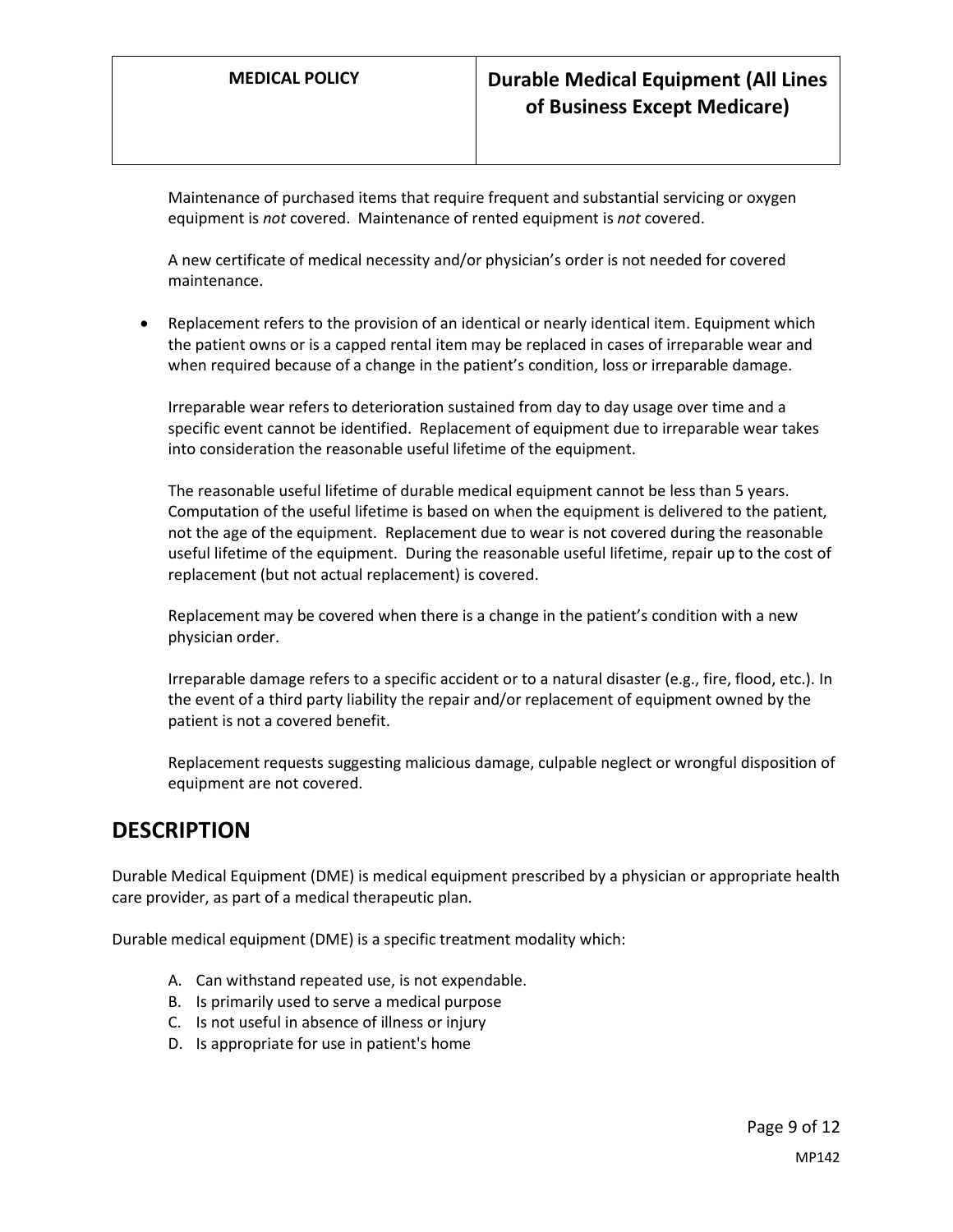Back up durable medical equipment is defined as an incidental or similar device that is used to meet the same medical need for the patient but is provided for precautionary reasons to deal with an emergency in which the primary piece of equipment malfunctions

See separate medical policy for "Definition: Mobility Assistive Equipment."

# **INSTRUCTIONS FOR USE**

Company Medical Policies serve as guidance for the administration of plan benefits. Medical policies do not constitute medical advice nor a guarantee of coverage. Company Medical Policies are reviewed annually and are based upon published, peer-reviewed scientific evidence and evidence-based clinical practice guidelines that are available as of the last policy update. The Companies reserve the right to determine the application of Medical Policies and make revisions to Medical Policies at any time. Providers will be given at least 60-days notice of policy changes that are restrictive in nature.

The scope and availability of all plan benefits are determined in accordance with the applicable coverage agreement. Any conflict or variance between the terms of the coverage agreement and Company Medical Policy will be resolved in favor of the coverage agreement.

## **REGULATORY STATUS**

#### Mental Health Parity Statement

Coverage decisions are made on the basis of individualized determinations of medical necessity and the experimental or investigational character of the treatment in the individual case. In cases where medical necessity is not established by policy for specific treatment modalities, evidence not previously considered regarding the efficacy of the modality that is presented shall be given consideration to determine if the policy represents current standards of care.

## **MEDICAL POLICY CROSS REFERENCES**

- Orthotic Foot Devices and Orthopedic Shoes
- Walkers
- **•** Blood Brain Barrier Disruption and Bypass
- Continuous Passive Motion (CPM) Device in the Home Setting (All Lines of Business Except Medicare)
- Compression Bandages, Stockings, and Wraps
- Compression: Outpatient Pneumatic Devices
- Hearing Aids (All Lines of Business Except Medicare)
- Negative Pressure Wound Therapy
- Heating Pads and Heat Lamps
- Seat Lift Chair Mechanism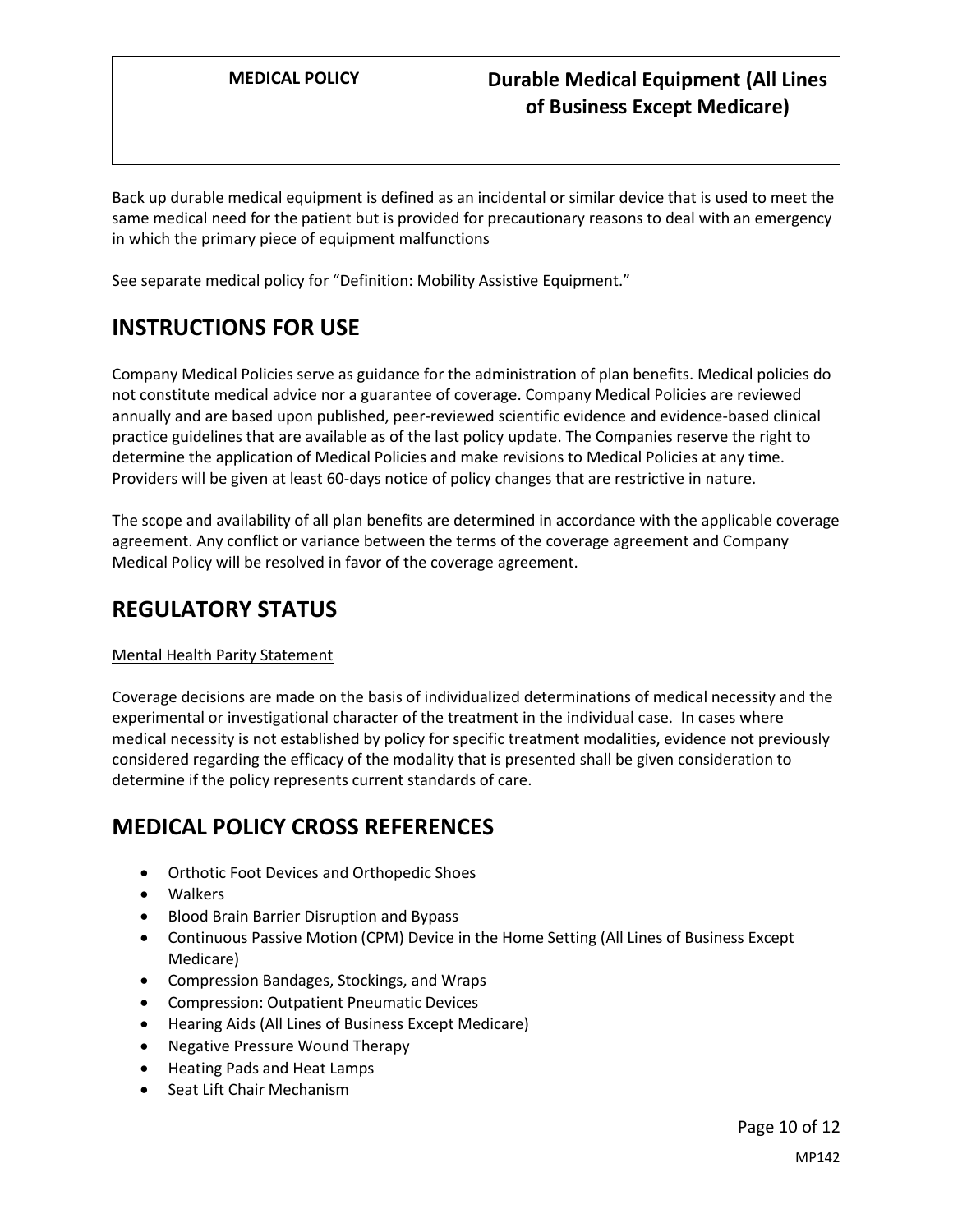- Standing Systems
- Tumor Treatment Fields Therapy for Glioblastoma (All Lines of Business Except Medicare)
- Cefaly Device for Treatment of Migraine Headaches
- Definition: Mobility Assistive Equipment
- Diabetes: Blood Glucose Monitor and Supplies
- Automatic External Defibrillators (AED)
- Home Oxygen Therapy and Equipment for Cluster Headaches
- Bone Growth Stimulators (All Lines of Business Except Medicare)
- Tumor Treatment Fields Therapy for Glioblastoma (Medicare Only)
- Diabetes: Continuous Glucose Monitors (All LOB Except CMS)
- Diabetes: Continuous Glucose Monitors (CMS Only)
- Lower Limb Prosthesis
- Myoelectric Upper Limb Prosthesis
- Rehabilitation: Mechanical Stretching Devices for Joints of the Extremities
- Cold Therapy and Cooling Devices in the Home Setting
- Interferential Stimulation (IFS)
- Sleep Disorder Treatment: Oral Appliances (All Lines of Business Except Medicare)
- Sleep Disorder Treatment: Oral Appliances (Medicare Only)
- Transcutaneous Electrical Nerve Stimulators (TENS) and Related Supplies
- Continuous Passive Motion (CPM) Device in the Home Setting (Medicare Only)
- Diabetes: Insulin Infusion Pumps (External and Implanted) (All Lines of Business Except Medicare)
- Diabetes: Insulin Infusion Pumps (External and Implanted) (Medicare Only)
- Home Oxygen Therapy and Equipment for Cluster Headaches
- Knee Braces (Functional)
- Speech Generating Devices
- Microcurrent Electrical Neuromuscular Stimulation (MENS)
- Diabetes: Integrated Insulin Infusion and Glucose Monitoring Systems (All Lines of Business Except Medicare)
- Diabetes: Integrated Insulin Infusion and Glucose Monitoring Systems (Medicare Only)
- Wheelchairs and Power Vehicles

## **REFERENCES**

- 1. Centers for Medicare & Medicaid Services. National Coverage Determination (NCD) for Durable Medical Equipment Reference List (280.1). [https://www.cms.gov/medicare-coverage](https://www.cms.gov/medicare-coverage-database/details/ncd-details.aspx?NCDId=190)[database/details/ncd-details.aspx?NCDId=190.](https://www.cms.gov/medicare-coverage-database/details/ncd-details.aspx?NCDId=190) Published 2005. Accessed 2/28/2021.
- 2. Centers for Medicare & Medicaid Services. Medicare Benefit Policy Manual: Chapter 15 Covered Medical and Other Health Services. 110.1 Definition of Durable Medical Equipment (Rev. 228, 10-13-16). [https://www.cms.gov/Regulations-and-](https://www.cms.gov/Regulations-and-Guidance/Guidance/Manuals/downloads/bp102c15.pdf)[Guidance/Guidance/Manuals/downloads/bp102c15.pdf.](https://www.cms.gov/Regulations-and-Guidance/Guidance/Manuals/downloads/bp102c15.pdf) Published 2019. Accessed 2/28/2021.